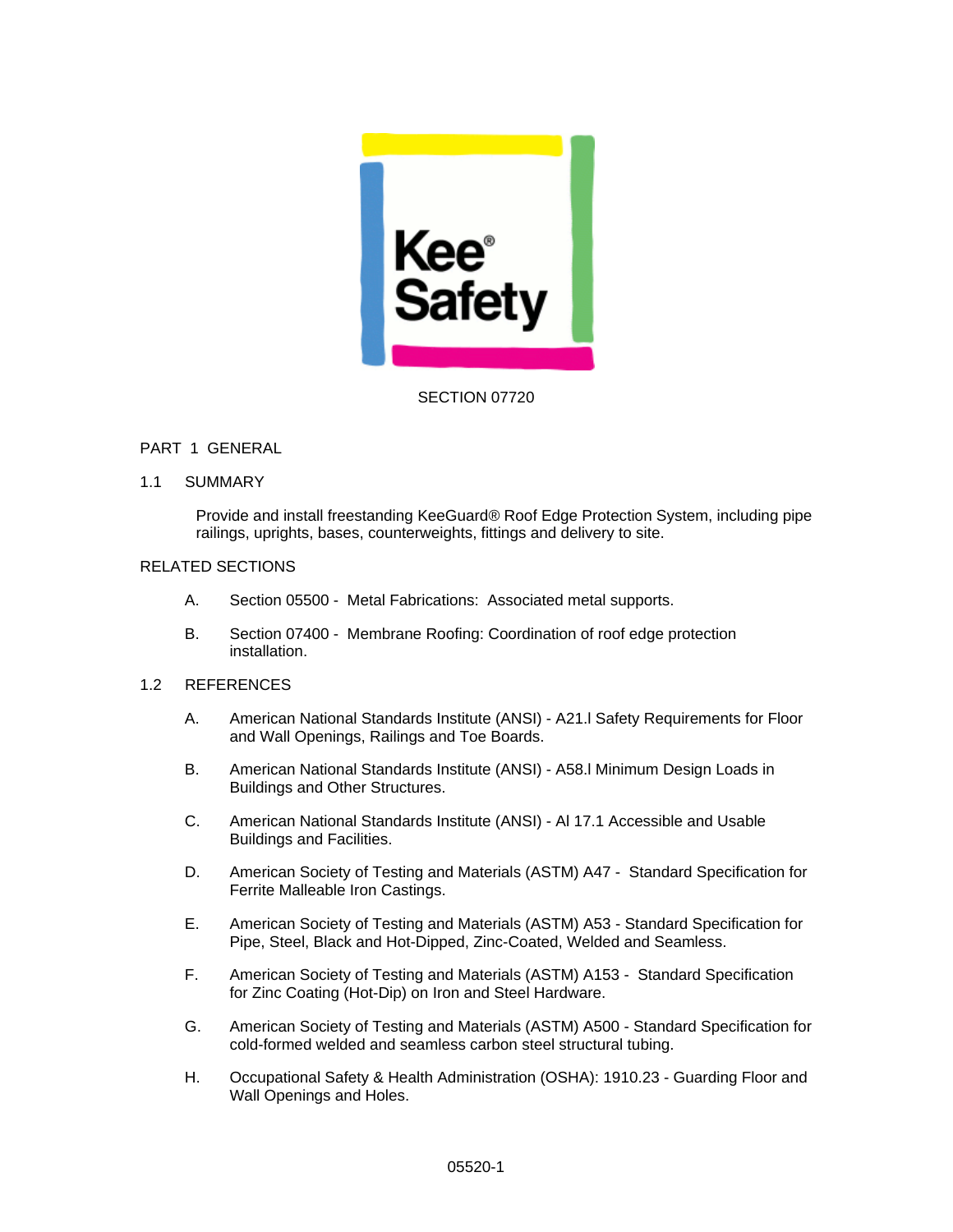### 1.3 SUBMITTALS

. Manufacturer's data sheets on each product to be used, including:

- 1. Preparation instructions and recommendations.
- 2. Shop Drawings: Indicate profiles, sizes, connections, size and type of fasteners and accessories.
- 3. Field Measurements: Verify field measurements prior to assembly and/or ordering.
	- Storage and handling requirements and recommendations.
- 4. Installation Instruction.
- B. Shop Drawings: Drawings showing fabrication and installation of handrails and guardrails including plans, elevations, sections, details of components, anchor details, and attachment to adjoining units of work.
- C. Selection Samples: For each finish product specified, two complete sets of color chips representing manufacturer's full range of available colors and patterns.

#### 1.4 QUALITY ASSURANCE

- A. Railings Structural Requirements:
	- 1. Handrail, wall rail and guardrail assemblies and attachments shall withstand a minimum concentrated load of 200 pounds (90719 g) applied in any direction on the top rail.
	- 2. Infill area of guardrail system capable of withstanding a horizontal concentrated load of 200 pounds (90719 g) applied to one square foot (8165 g/sm) at any point in the system. Load not to act concurrently with loads on top rail of system in determining stress on guardrail.

#### 1.5 DELIVERY, STORAGE, AND HANDLING

- A. Materials to be delivered to the job site in good condition and adequately protected against damage as handrails are a finished product.
- B. Store products in manufacturer's unopened packaging until ready for installation.

#### 1.6 PROJECT CONDITIONS

- A. Maintain environmental conditions (temperature, humidity, and ventilation) within limits recommended by manufacturer for optimum results. Do not install products under environmental conditions outside manufacturer's absolute limits.
- B. Field Measurements: Where handrails and railings are indicated to fit to other construction, check actual dimensions of other construction by accurate field measurements before fabrication; show recorded measurements on final shop drawings.
	- 1. Where field measurements cannot be made without delaying the railing fabrication and delivery, obtain guaranteed dimensions in writing by the Contractor and proceed with fabrication of products to not delay fabrication, delivery and installation.
- C. Coordinate fabrication and delivery schedule of handrails with construction progress and sequence to avoid delay of railing installation.

## PART 2 PRODUCTS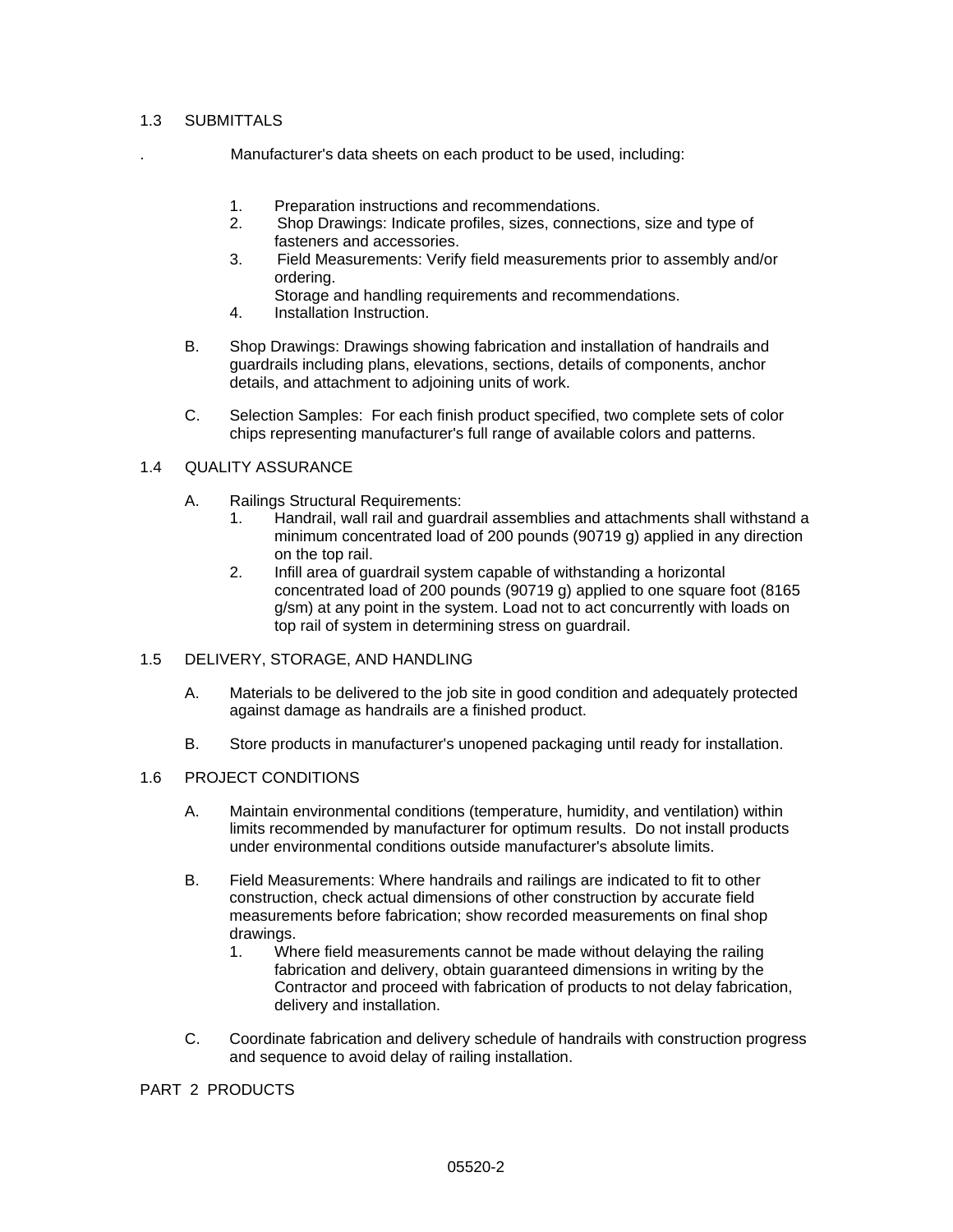### 2.1 MANUFACTURERS

- A. Acceptable Manufacturer: Kee Safety, Ltd., which is located at: 40 North Rivermede, Units 6-7 Concord, Ontario L4K 2H3; Toll Free Tel: (877) 505-5003; Tel: (905) 669 1494; Fax: (905) 669 4347; Email: [info@keesafety.c](mailto:info@keesafety.com)a; Web: [www.keesafety.c](http://www.keesafety.com/)a
- B. Substitutions: Not permitted.

### 2.2 SYSTEMS

- A. Provide pipe or tubing, fittings, and accessories as indicated or required to match design indicated on the Drawings.
	- 1. Fittings: Cast iron.
	- 2. Handrail Tubing, 12 gauge, Size
		- a. 1-1/2 inches 1.90 inches O D.
			- b. 1-1/4 inches 1.660 inches O D.
	- 3. Handrail Pipe, Schedule 40, Size:
		- a. 1-1/2 inches 1.90 inches (48 mm) O D.
		- b. 1-1/4 inches 1.660 inches (38 mm) O D.
	- 4. Infill Panels: As indicated. Refer to Drawings.
- B. Roof Edge Protection: Provide freestanding KeeGuard Roof Edge Protection System, including pipe railings, uprights, bases, counterweights and fittings.
	- 1. Freestanding counterweighted guardrail system with 42 inch (1067 mm) minimum height to provide a pedestrian egress barrier on the roof to withstand a minimum load of 200 lb (90719 g) in any direction to the top rail per OSHA Regulation 29 CFR 1910.23.
	- 2. Pipe: Steel, 1-1/2 inches (48 mm) schedule 40, galvanized.
	- 3. Tube: Galvanized tube, 12 gauge, 1-1/2 inches, 1.90 inches (48 mm) OD.
	- 4. Rails and Posts: Galvanized Tube, 12 gauge, 1-1/2 inches 1.90 inches (38 mm) diameter.
	- 5. Counterweight Levers: Galvanized Tube, 12 gauge, 1-1/4 inches 1.660 inches (38 mm) diameter.
	- 6. Mounting Bases: Steel bases are galvanized and are supplied with a rubber pad on underside of the component.
	- 7. Counterweights: Molded recycled PVC with one fixing collar per counterbalance.
	- 8. Fasteners: stainless steel or galvanized.
- C. Custom Design: Provide pipe, fittings, and accessories as indicated or required by Drawings to match design indicated.

# 2.3 MATERIALS

- A. Pipe:
	- 1. Steel Pipe: Steel, 1-1/2 inches (38 mm) schedule 40, galvanized.
	- 2. Tube: Galvanized tube, 12 gauge, 1-1/2 inches, 1.90 inches (48 mm) OD.
- B. Fittings, Including Elbows, Crossovers, Wall flanges, Tees, Couplings:
	- 1. Galvanized Malleable Cast Iron: Kee Klamp structural pipe fittings, ASTM A447 with ASTM A153 galvanizing.